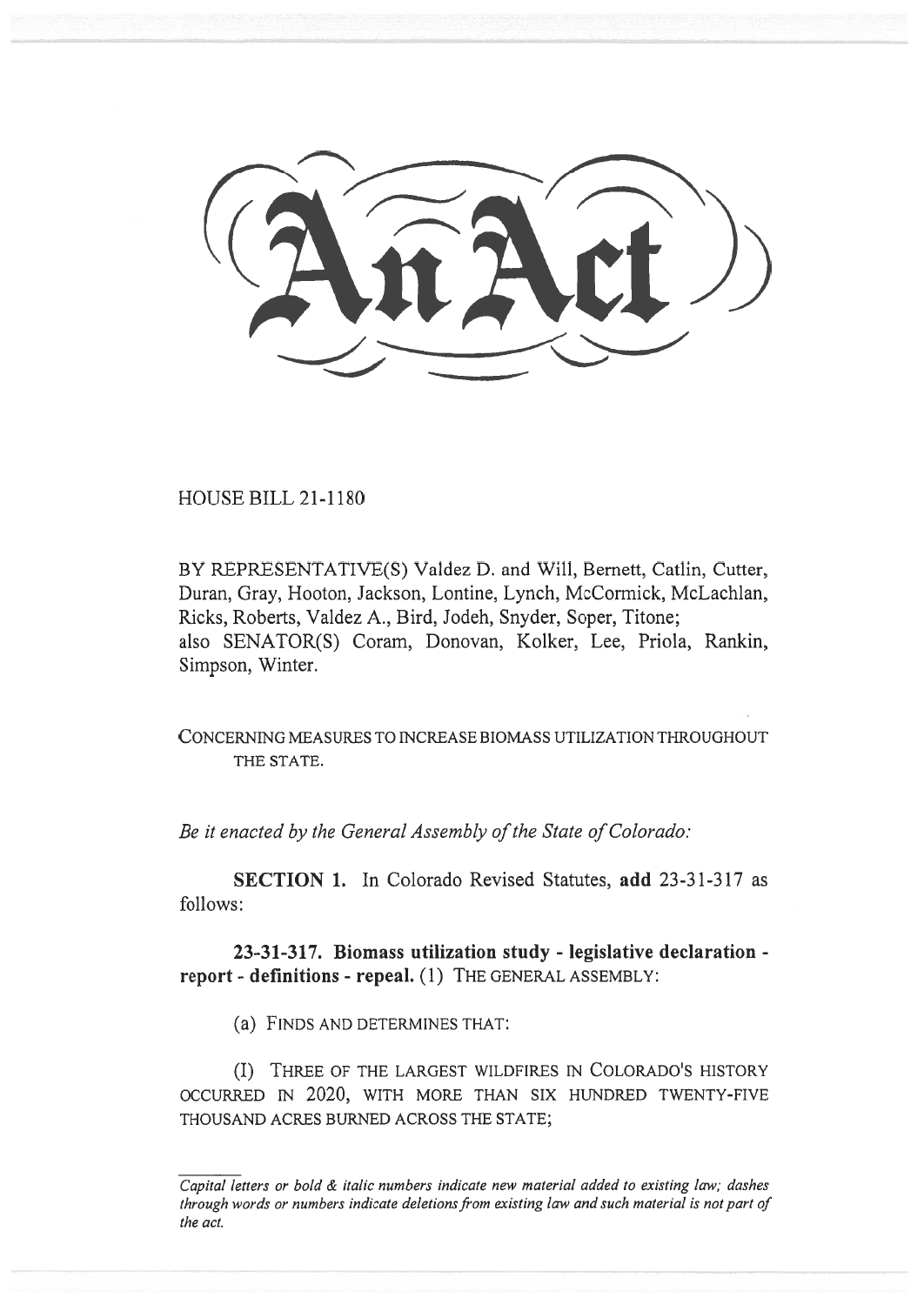(II) IT IS ESTIMATED THAT TWO HUNDRED FOURTEEN MILLION DOLLARS WAS SPENT IN COLORADO IN 2020 TO FIGHT FOREST FIRES;

(III) WITH ALMOST THREE MILLION PEOPLE IN COLORADO RESIDING IN THE WILDLAND-URBAN INTERFACE, THESE WILDFIRES THREATEN HUMAN LIFE AS WELL AS PRIVATE PROPERTY, PUBLIC INFRASTRUCTURE, AND THE ENVIRONMENT;

(IV) THE FOREST SERVICE HAS IMPLEMENTED A NUMBER OF STRATEGIES TO HELP MITIGATE THE RISK OF WILDFIRE, INCLUDING ENGAGING IN EDUCATIONAL OUTREACH, PROVIDING TECHNICAL ASSISTANCE TO COMMUNITIES IN THE WUI WITH THE DEVELOPMENT OF COMMUNITY WILDFIRE PROTECTION PLANS, AND TREATING FORESTED LANDS TO REDUCE THE AMOUNT OF FUEL;

(V) ONE PROMISING STRATEGY FOR WILDFIRE MITIGATION IS TO INCREASE THE UTILIZATION OF BIOMASS TO REDUCE FUEL; AND

(VI) INCREASED BIOMASS UTILIZATION WOULD PROVIDE OTHER ENVIRONMENTAL BENEFITS SUCH AS:

(A) USING BIOMASS FOR ELECTRIC AND HEAT GENERATION AS A MEANS TO FURTHER DIVERSIFY COLORADO'S RENEWABLE ENERGY PORTFOLIO AND, IN FURTHERANCE OF THE GOVERNOR'S "GREENHOUSE GAS POLLUTION REDUCTION ROADMAP" RELEASED ON JANUARY 14, 2021, PROVIDE A CARBON-NEUTRAL ALTERNATIVE ENERGY SOURCE TO FOSSIL FUELS; AND

(B) APPLYING BIOCHAR TO SOIL AS A MEANS TO IMPROVE SOIL HEALTH AND PROVIDE CARBON SEQUESTRATION; AND

(b) DECLARES THAT IT IS IN THE INTEREST OF THE STATE FOR THE FOREST SERVICE TO ADMINISTER A GRANT PROGRAM TO DEMONSTRATE BIOMASS UTILIZATION AS A MEANS TO INNOVATE WILDFIRE MITIGATION, RENEWABLE ENERGY DEVELOPMENT, SOIL HEALTH, CLIMATE CHANGE MITIGATION, AND CARBON SEQUESTRATION.

(2) AS USED IN THIS SECTION, UNLESS THE CONTEXT OTHERWISE REQUIRES:

PAGE 2-HOUSE BILL 21-1180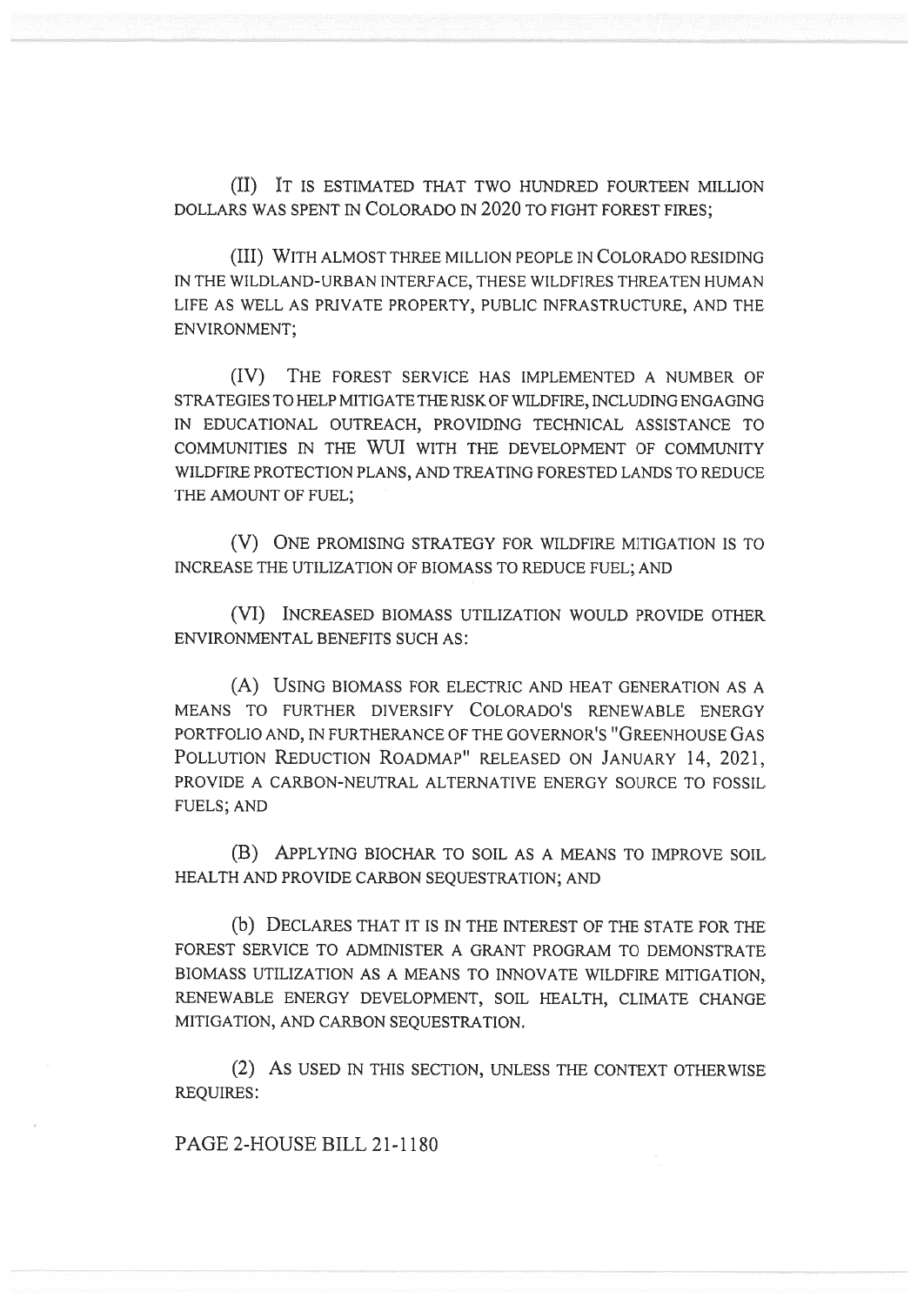(a) "BIOCHAR" MEANS A CHARCOAL THAT IS PRODUCED BY PYROLYSIS OF BIOMASS AND IS USED AS A SOIL AMENDMENT.

(b) "BIOMASS" HAS THE MEANING SET FORTH IN SECTION 40-2-124  $(1)(a)(I).$ 

(C) "FOREST SERVICE" HAS THE MEANING SET FORTH IN SECTION 23-31-310 (2)(c).

(d) "FUEL" HAS THE MEANING SET FORTH IN SECTION 23-31-310  $(2)(d).$ 

(e) "PYROLYSIS" HAS THE MEANING SET FORTH IN SECTION 40-2-124  $(1)(a)(V)$ .

(f) "WILDLAND-URBAN INTERFACE" OR "WUI" HAS THE MEANING SET FORTH IN SECTION 23-31-310 (2)(f).

(3) (a) THE BIOMASS UTILIZATION GRANT PROGRAM IS CREATED TO DEMONSTRATE THE UTILIZATION OF BIOMASS THROUGHOUT THE STATE. THE FOREST SERVICE, AT THE DISCRETION OF THE STATE FORESTER, MAY IMPLEMENT THE GRANT PROGRAM BY AWARDING UP TO TWO MILLION FIVE HUNDRED THOUSAND DOLLARS IN GRANTS FOR PROPOSED PROJECTS THAT SEEK TO DEMONSTRATE THE FOLLOWING REGARDING BIOMASS UTILIZATION:

(I) WILDFIRE PREVENTION AND MITIGATION BENEFITS DERIVED FROM ITS UTILIZATION;

(II) ENERGY BENEFITS DERIVED FROM INCREASING BIOMASS ENERGY GENERATION; OR

(III) AGRICULTURAL BENEFITS FROM INCREASING ITS USAGE AS BIOCHAR.

(b) THE FOREST SERVICE, AT THE DISCRETION OF THE STATE FORESTER, MAY ADMINISTER THE GRANT PROGRAM USING MONEY IN THE HEALTHY FORESTS AND VIBRANT COMMUNITIES FUND CREATED IN SECTION 23-31-313 (10) AND ANY GIFTS, GRANTS, OR DONATIONS RECEIVED. THE FOREST SERVICE MAY SEEK AND EXPEND GIFTS, GRANTS, AND DONATIONS TO FINANCE THE BIOMASS UTILIZATION GRANT PROGRAM.

PAGE 3-HOUSE BILL 21-1180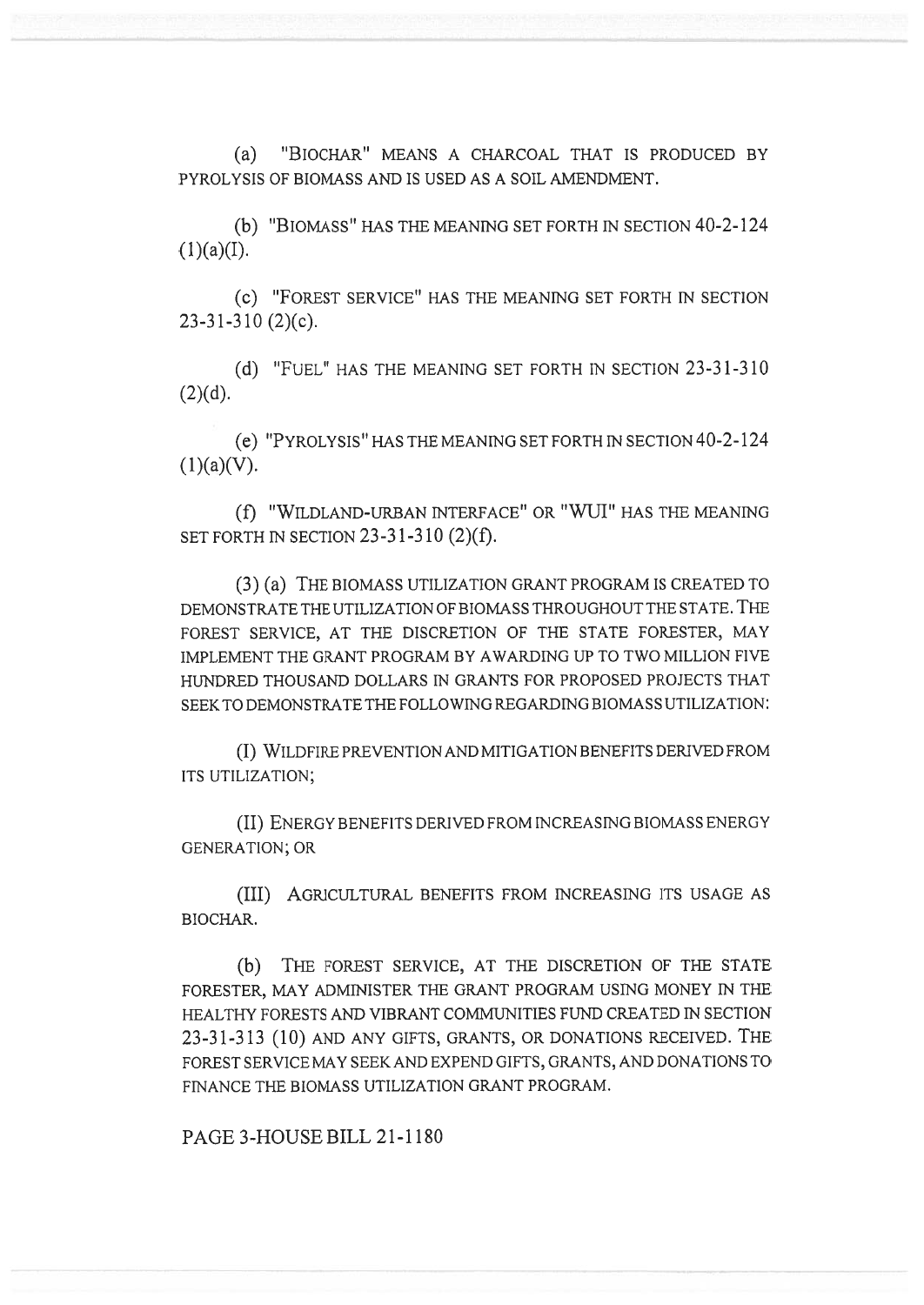(4) ON OR BEFORE MARCH 1, 2023, AND ON OR BEFORE EACH MARCH 1 AFTER A YEAR IN WHICH THE FOREST SERVICE AWARDS ONE OR MORE GRANTS UNDER THE BIOMASS UTILIZATION GRANT PROGRAM, THE FOREST SERVICE SHALL SUBMIT A REPORT DESCRIBING EACH PROJECT FOR WHICH IT HAS AWARDED A GRANT IN THE PREVIOUS YEAR, INCLUDING A DESCRIPTION OF THE TYPE OF BIOMASS UTILIZATION THAT THE PROJECT DEMONSTRATES, THE GEOGRAPHIC AREA SERVED BY THE PROJECT, AND THE AMOUNT AWARDED FOR THE PROJECT, TO THE GOVERNOR AND THE AGRICULTURE, LIVESTOCK, AND WATER COMMITTEE OF THE HOUSE OF REPRESENTATIVES AND THE AGRICULTURE AND NATURAL RESOURCES COMMITTEE OF THE SENATE, OR ANY SUCCESSOR COMMITTEES. THE FOREST SERVICE SHALL POST THE REPORT ON ITS WEBSITE.

(5) THIS SECTION IS REPEALED, EFFECTIVE SEPTEMBER 1, 2026. BEFORE THE REPEAL, THIS SECTION IS SCHEDULED FOR REVIEW IN ACCORDANCE WITH SECTION 24-34-104.

SECTION 2. In Colorado Revised Statutes, 24-34-104, add  $(27)(a)(IX)$  as follows:

24-34-104. General assembly review of regulatory agencies and functions for repeal, continuation, or reestablishment - legislative declaration - repeal. (27) (a) The following agencies, functions, or both, are scheduled for repeal on September 1, 2026:

(IX) THE BIOMASS UTILIZATION GRANT PROGRAM IMPLEMENTED BY THE STATE FOREST SERVICE PURSUANT TO SECTION 23-31-317.

SECTION 3. Act subject to petition - effective date. This act takes effect at 12:01 a.m. on the day following the expiration of the ninety-day period after final adjournment of the general assembly; except that, if a referendum petition is filed pursuant to section 1 (3) of article V of the state constitution against this act or an item, section, or part of this act within such period, then the act, item, section, or part will not take effect unless approved by the people at the general election to be held in

PAGE 4-HOUSE BILL 21-1180